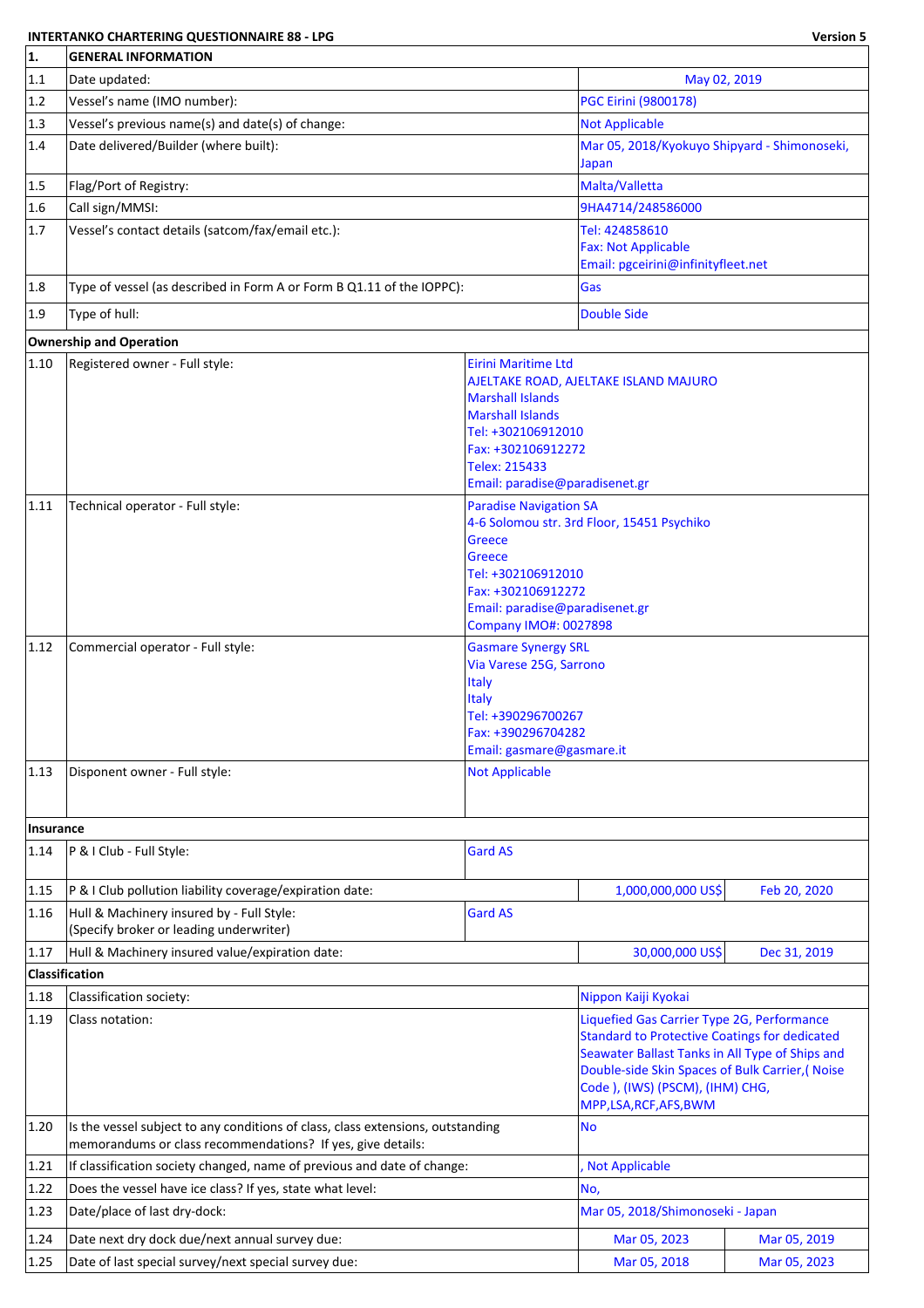| 1.26            | If ship has Condition Assessment Program (CAP), what is the latest overall rating:                    |             |             | No,                                                                                                                                                                                                                                                                                                                                                                                                                                                                                                                                                                                                                                                                                                                                                                                                                                                                                                                                                                                                                                                 |                                              |  |
|-----------------|-------------------------------------------------------------------------------------------------------|-------------|-------------|-----------------------------------------------------------------------------------------------------------------------------------------------------------------------------------------------------------------------------------------------------------------------------------------------------------------------------------------------------------------------------------------------------------------------------------------------------------------------------------------------------------------------------------------------------------------------------------------------------------------------------------------------------------------------------------------------------------------------------------------------------------------------------------------------------------------------------------------------------------------------------------------------------------------------------------------------------------------------------------------------------------------------------------------------------|----------------------------------------------|--|
| Dimensions      |                                                                                                       |             |             |                                                                                                                                                                                                                                                                                                                                                                                                                                                                                                                                                                                                                                                                                                                                                                                                                                                                                                                                                                                                                                                     |                                              |  |
| 1.27            | Length overall (LOA):                                                                                 |             |             | <b>117.03 Metres</b>                                                                                                                                                                                                                                                                                                                                                                                                                                                                                                                                                                                                                                                                                                                                                                                                                                                                                                                                                                                                                                |                                              |  |
| 1.28            | Length between perpendiculars (LBP):                                                                  |             |             |                                                                                                                                                                                                                                                                                                                                                                                                                                                                                                                                                                                                                                                                                                                                                                                                                                                                                                                                                                                                                                                     | <b>110.00 Metres</b>                         |  |
| 1.29            | Extreme breadth (Beam):                                                                               |             |             |                                                                                                                                                                                                                                                                                                                                                                                                                                                                                                                                                                                                                                                                                                                                                                                                                                                                                                                                                                                                                                                     | 19.20 Metres                                 |  |
| 1.30            | Moulded depth:                                                                                        |             |             |                                                                                                                                                                                                                                                                                                                                                                                                                                                                                                                                                                                                                                                                                                                                                                                                                                                                                                                                                                                                                                                     | 9.50 Metres                                  |  |
| 1.31            | Keel to masthead (KTM)/ Keel to masthead (KTM) in collapsed condition, if applicable:                 |             |             | 36.64 Metres                                                                                                                                                                                                                                                                                                                                                                                                                                                                                                                                                                                                                                                                                                                                                                                                                                                                                                                                                                                                                                        |                                              |  |
| 1.32            | Distance bridge front to center of manifold:                                                          |             |             |                                                                                                                                                                                                                                                                                                                                                                                                                                                                                                                                                                                                                                                                                                                                                                                                                                                                                                                                                                                                                                                     | 39.40 Metres                                 |  |
| 1.33            | Bow to center manifold (BCM)/Stern to center manifold (SCM):                                          |             |             | 56.80 Metres                                                                                                                                                                                                                                                                                                                                                                                                                                                                                                                                                                                                                                                                                                                                                                                                                                                                                                                                                                                                                                        | 60.20 Metres                                 |  |
| 1.34            | Parallel body distances                                                                               |             | Lightship   | <b>Normal Ballast</b>                                                                                                                                                                                                                                                                                                                                                                                                                                                                                                                                                                                                                                                                                                                                                                                                                                                                                                                                                                                                                               | <b>Summer Dwt</b>                            |  |
|                 | Forward to mid-point manifold:                                                                        |             |             | 12.30 Metres                                                                                                                                                                                                                                                                                                                                                                                                                                                                                                                                                                                                                                                                                                                                                                                                                                                                                                                                                                                                                                        | 18.21 Metres                                 |  |
|                 | Aft to mid-point manifold:                                                                            |             |             | 30.00 Metres                                                                                                                                                                                                                                                                                                                                                                                                                                                                                                                                                                                                                                                                                                                                                                                                                                                                                                                                                                                                                                        | 37.70 Metres                                 |  |
|                 | Parallel body length:                                                                                 |             |             | 42.30 Metres                                                                                                                                                                                                                                                                                                                                                                                                                                                                                                                                                                                                                                                                                                                                                                                                                                                                                                                                                                                                                                        | 55.91 Metres                                 |  |
| <b>Tonnages</b> |                                                                                                       |             |             |                                                                                                                                                                                                                                                                                                                                                                                                                                                                                                                                                                                                                                                                                                                                                                                                                                                                                                                                                                                                                                                     |                                              |  |
| 1.35            | Net Tonnage:                                                                                          |             |             |                                                                                                                                                                                                                                                                                                                                                                                                                                                                                                                                                                                                                                                                                                                                                                                                                                                                                                                                                                                                                                                     | 2,164.00                                     |  |
| 1.36            | Gross Tonnage/Reduced Gross Tonnage (if applicable):<br>Suez Canal Tonnage - Gross (SCGT)/Net (SCNT): |             |             | 7,211.00                                                                                                                                                                                                                                                                                                                                                                                                                                                                                                                                                                                                                                                                                                                                                                                                                                                                                                                                                                                                                                            |                                              |  |
| 1.37<br>1.38    | Panama Canal Net Tonnage (PCNT):                                                                      |             |             | 8,362.70                                                                                                                                                                                                                                                                                                                                                                                                                                                                                                                                                                                                                                                                                                                                                                                                                                                                                                                                                                                                                                            | 6,763.74                                     |  |
|                 | Loadline Information                                                                                  |             |             |                                                                                                                                                                                                                                                                                                                                                                                                                                                                                                                                                                                                                                                                                                                                                                                                                                                                                                                                                                                                                                                     | 6,110.00                                     |  |
| 1.39            | Loadline                                                                                              | Freeboard   | Draft       | Deadweight                                                                                                                                                                                                                                                                                                                                                                                                                                                                                                                                                                                                                                                                                                                                                                                                                                                                                                                                                                                                                                          | Displacement                                 |  |
|                 | Summer:                                                                                               | 2.72 Metres | 6.80 Metres | 6,612.00 Metric Tonnes                                                                                                                                                                                                                                                                                                                                                                                                                                                                                                                                                                                                                                                                                                                                                                                                                                                                                                                                                                                                                              | 10,830.26 Metric                             |  |
|                 |                                                                                                       |             |             |                                                                                                                                                                                                                                                                                                                                                                                                                                                                                                                                                                                                                                                                                                                                                                                                                                                                                                                                                                                                                                                     | <b>Tonnes</b>                                |  |
|                 | Winter:                                                                                               | 2.87 Metres | 6.67 Metres | 6,335.00 Metric Tonnes                                                                                                                                                                                                                                                                                                                                                                                                                                                                                                                                                                                                                                                                                                                                                                                                                                                                                                                                                                                                                              | 10,553.00 Metric<br><b>Tonnes</b>            |  |
|                 | Tropical:                                                                                             | 2.58 Metres | 6.96 Metres | 6,893.00 Metric Tonnes                                                                                                                                                                                                                                                                                                                                                                                                                                                                                                                                                                                                                                                                                                                                                                                                                                                                                                                                                                                                                              | 11,111.00 Metric<br><b>Tonnes</b>            |  |
|                 | Lightship:                                                                                            |             |             |                                                                                                                                                                                                                                                                                                                                                                                                                                                                                                                                                                                                                                                                                                                                                                                                                                                                                                                                                                                                                                                     | 4,218 Metric Tonnes                          |  |
|                 | <b>Normal Ballast Condition:</b>                                                                      | 5.12 Metres | 4.42 Metres | 2,211.00 Metric Tonnes                                                                                                                                                                                                                                                                                                                                                                                                                                                                                                                                                                                                                                                                                                                                                                                                                                                                                                                                                                                                                              | 6,430.00 Metric Tonnes                       |  |
| 1.40            | FWA/TPC at summer draft:                                                                              |             |             | 137.00 Millimetres                                                                                                                                                                                                                                                                                                                                                                                                                                                                                                                                                                                                                                                                                                                                                                                                                                                                                                                                                                                                                                  | 19.66 Metric Tonnes                          |  |
| 1.41            | Does vessel have multiple SDWT? If yes, please provide all assigned loadlines:                        |             |             | <b>No</b>                                                                                                                                                                                                                                                                                                                                                                                                                                                                                                                                                                                                                                                                                                                                                                                                                                                                                                                                                                                                                                           |                                              |  |
| 1.42            | Constant (excluding fresh water):                                                                     |             |             |                                                                                                                                                                                                                                                                                                                                                                                                                                                                                                                                                                                                                                                                                                                                                                                                                                                                                                                                                                                                                                                     |                                              |  |
| 1.43            | What is the company guidelines for Under Keel Clearance (UKC) for this vessel?                        |             |             | a) Open Seas - The UKC to exceed 50% of the                                                                                                                                                                                                                                                                                                                                                                                                                                                                                                                                                                                                                                                                                                                                                                                                                                                                                                                                                                                                         |                                              |  |
|                 |                                                                                                       |             |             | further UKC calculations required<br>b)For sailing in confined waters, excluding<br>Channels, Fairways and alongside a terminal -<br>Where the UKC is less than 50% of the vessel's<br>current maximum static draft the vessel shall<br>maintain a minimum UKC of 10% of the current<br>maximum static draft not falling short of 1.0m,<br>after taking into account applicable dynamic<br>factors<br>c) For sailing in Channels and Fairways - Whilst<br>"Underway" the minimum UKC required is 1.5%<br>of the moulded breadth of the vessel, but not less<br>than 0.6m, after taking into account applicable<br>dynamic factors4.<br>d) Whilst moored at Sea Island Terminals / SBM /<br>Open Locations - Minimum UKC of 15% of the<br>current maximum static draft not falling short of<br>1.5m, after taking into account applicable<br>dynamic factors<br>e) Whilst berth alongside a terminal or at CBM -<br>1.5% of the moulded breadth of the vessel, not<br>falling short of 0.3m, after taking into account<br>applicable dynamic factors | vessel's current maximum static draft and no |  |
| 1.44            | What is the max height of mast above waterline (air draft)                                            |             |             | <b>Full Mast</b>                                                                                                                                                                                                                                                                                                                                                                                                                                                                                                                                                                                                                                                                                                                                                                                                                                                                                                                                                                                                                                    | <b>Collapsed Mast</b>                        |  |
|                 | Summer deadweight:                                                                                    |             |             | 29.84 Metres                                                                                                                                                                                                                                                                                                                                                                                                                                                                                                                                                                                                                                                                                                                                                                                                                                                                                                                                                                                                                                        | 0 Metres                                     |  |
|                 | Normal ballast:<br>Lightship:                                                                         |             |             | 32.14 Metres<br>0 Metres                                                                                                                                                                                                                                                                                                                                                                                                                                                                                                                                                                                                                                                                                                                                                                                                                                                                                                                                                                                                                            | 0 Metres<br>0 Metres                         |  |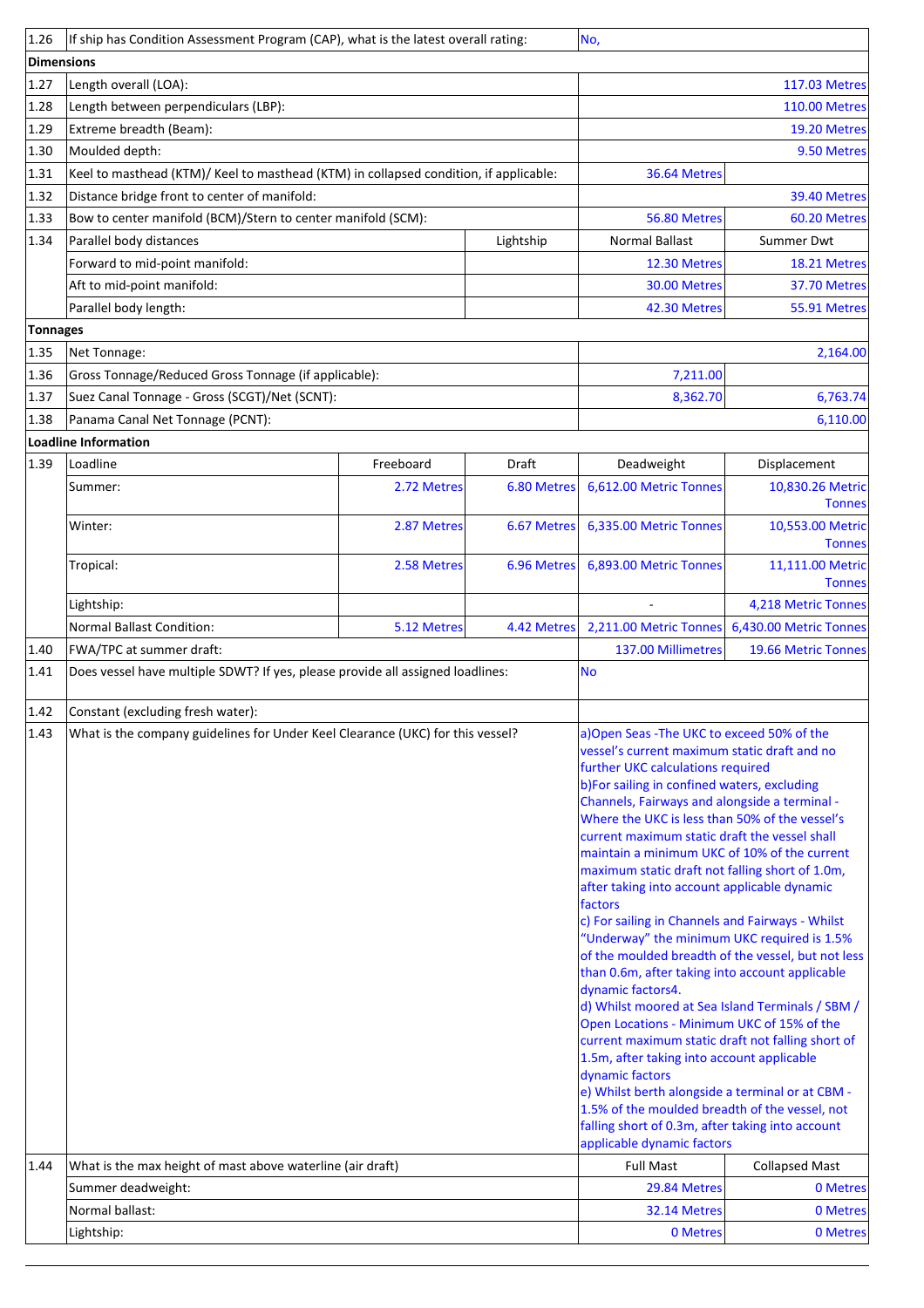| 2.   | <b>CERTIFICATES</b>                                                                                                                   | <b>Issued</b>         | <b>Last Annual</b>    | <b>Last Intermediate</b> | <b>Expires</b>        |
|------|---------------------------------------------------------------------------------------------------------------------------------------|-----------------------|-----------------------|--------------------------|-----------------------|
| 2.1  | Safety Equipment Certificate (SEC):                                                                                                   | Mar 05, 2018          | Mar 20, 2019          |                          | Mar 05, 2023          |
| 2.2  | Safety Radio Certificate (SRC):                                                                                                       | Mar 05, 2018          | Mar 20, 2019          |                          | Mar 05, 2023          |
| 2.3  | Safety Construction Certificate (SCC):                                                                                                | Mar 05, 2018          | Mar 20, 2019          |                          | Mar 05, 2023          |
| 2.4  | International Loadline Certificate (ILC):                                                                                             | Mar 05, 2018          | Mar 20, 2019          |                          | Mar 05, 2023          |
| 2.5  | International Oil Pollution Prevention<br>Certificate (IOPPC):                                                                        | Dec 26, 2018          | Mar 20, 2019          |                          | Mar 04, 2023          |
| 2.6  | International Ship Security Certificate (ISSC):                                                                                       | Jun 29, 2018          | <b>Not Applicable</b> | <b>Not Applicable</b>    | Jun 29, 2023          |
| 2.7  | Maritime Labour Certificate (MLC):                                                                                                    | Jun 30, 2018          | N/A                   |                          | Jun 29, 2023          |
| 2.8  | ISM Safety Management Certificate (SMC):                                                                                              | Jun 29, 2018          | <b>Not Applicable</b> | <b>Not Applicable</b>    | Jun 29, 2023          |
| 2.9  | Document of Compliance (DOC):                                                                                                         | Mar 19, 2018          | Mar 30, 2018          |                          | Apr 28, 2023          |
| 2.10 | USCG Certificate of Compliance (USCGCOC):                                                                                             | Jun 28, 2018          | Jun 28, 2018          |                          | Jun 28, 2020          |
| 2.11 | Civil Liability Convention (CLC) 1992<br>Certificate:                                                                                 | <b>Not Applicable</b> | N/A                   | N/A                      | <b>Not Applicable</b> |
| 2.12 | Civil Liability for Bunker Oil Pollution Damage<br>Convention (CLBC) Certificate:                                                     | Feb 20, 2019          | N/A                   | N/A                      | Feb 20, 2020          |
| 2.13 | Liability for the Removal of Wrecks Certificate<br>(WRC)"                                                                             | Feb 20, 2019          | N/A                   | N/A                      | Feb 20, 2020          |
| 2.14 | U.S. Certificate of Financial Responsibility<br>(COFR):                                                                               | Mar 05, 2018          | N/A                   | N/A                      | Mar 05, 2021          |
| 2.15 | Certificate of Class (COC):                                                                                                           | Mar 05, 2018          | Mar 20, 2019          |                          | Mar 05, 2023          |
| 2.16 | International Sewage Pollution Prevention<br>Certificate (ISPPC):                                                                     | Mar 05, 2018          | N/A                   | N/A                      | Mar 04, 2023          |
| 2.17 | Certificate of Fitness (COF):                                                                                                         | Mar 05, 2018          | Mar 20, 2019          |                          | Mar 05, 2023          |
|      | 2.17.1 Noxious Liquids Substance Certificate (NLS)                                                                                    |                       |                       |                          | Mar 05, 2023          |
| 2.18 | International Energy Efficiency Certificate<br>(IEEC):                                                                                | Mar 05, 2018          | N/A                   | N/A                      | N/A                   |
| 2.19 | International Air Pollution Prevention<br>Certificate (IAPPC):                                                                        | Mar 05, 2018          | Mar 20, 2019          |                          | Feb 05, 2023          |
|      | <b>Documentation</b>                                                                                                                  |                       |                       |                          |                       |
| 2.20 | Owner warrant that vessel is member of ITOPF and will remain so for the entire duration<br>of this voyage/contract:                   |                       |                       | Yes                      |                       |
| 2.21 | Does vessel have in place a Drug and Alcohol Policy complying with OCIMF guidelines for<br>Control of Drugs and Alcohol Onboard Ship? |                       |                       | Yes                      |                       |
| 2.22 | Is the ITF Special Agreement on board (if applicable)?                                                                                |                       |                       | Yes                      |                       |
| 2.23 | ITF Blue Card expiry date (if applicable):                                                                                            |                       | Mar 04, 2020          |                          |                       |

| lз.           | <b>CREW</b>                                                       |                                                                                                                                                                                                                           |                                                                                                                                                                                                             |                    |
|---------------|-------------------------------------------------------------------|---------------------------------------------------------------------------------------------------------------------------------------------------------------------------------------------------------------------------|-------------------------------------------------------------------------------------------------------------------------------------------------------------------------------------------------------------|--------------------|
| 3.1           | Nationality of Master:                                            |                                                                                                                                                                                                                           | <b>Romanian</b>                                                                                                                                                                                             |                    |
| 3.2           | Number and nationality of Officers:                               |                                                                                                                                                                                                                           | 18                                                                                                                                                                                                          | Romanian, Filipino |
| $ 3.3\rangle$ | Number and nationality of Crew:                                   |                                                                                                                                                                                                                           |                                                                                                                                                                                                             | Romanian, Filipino |
| 3.4           | What is the common working language onboard:                      |                                                                                                                                                                                                                           | <b>English</b>                                                                                                                                                                                              |                    |
| 3.5           | Do officers speak and understand English?                         |                                                                                                                                                                                                                           | <b>Yes</b>                                                                                                                                                                                                  |                    |
| 3.6           | If Officers/ratings employed by a manning<br>agency - Full style: | <b>Officers: CROSSWORLD MARINE S.A</b><br>71, Possidonos Ave.& A.G. Papandreou<br>Street,<br>Glyfada, 166 74, Greece<br>Tel: +30 210 8983474<br>Fax: +30 210 8983276<br><b>Email:</b><br>oper.athens@crossworldmarine.com | <b>Ratings: CROSSWORLD MARINE S.A</b><br>71, Possidonos Ave.& A.G. Papandreou Street,<br>Glyfada, 166 74, Greece<br>Tel: +30 210 8983474<br>Fax: +30 210 8983276<br>Email: oper.athens@crossworldmarine.com |                    |

| 14.           | <b>FOR USA CALLS</b>                                                                                                                     |                                                                                                                                                     |      |
|---------------|------------------------------------------------------------------------------------------------------------------------------------------|-----------------------------------------------------------------------------------------------------------------------------------------------------|------|
| 4.1           | Has the vessel Operator submitted a Vessel Spill Response Plan to the US Coast Guard<br>which has been approved by official USCG letter? |                                                                                                                                                     | lYes |
| $ 4.2\rangle$ | Qualified individual (QI) - Full style:                                                                                                  | <b>Gallagher Marine Systems Inc.</b><br>200 CENTURY PARKWAY, SUITE D MT. LAUREL, NEW JERSEY, USA<br>08054<br>Tel: +17036834700<br>Fax: +18566423945 |      |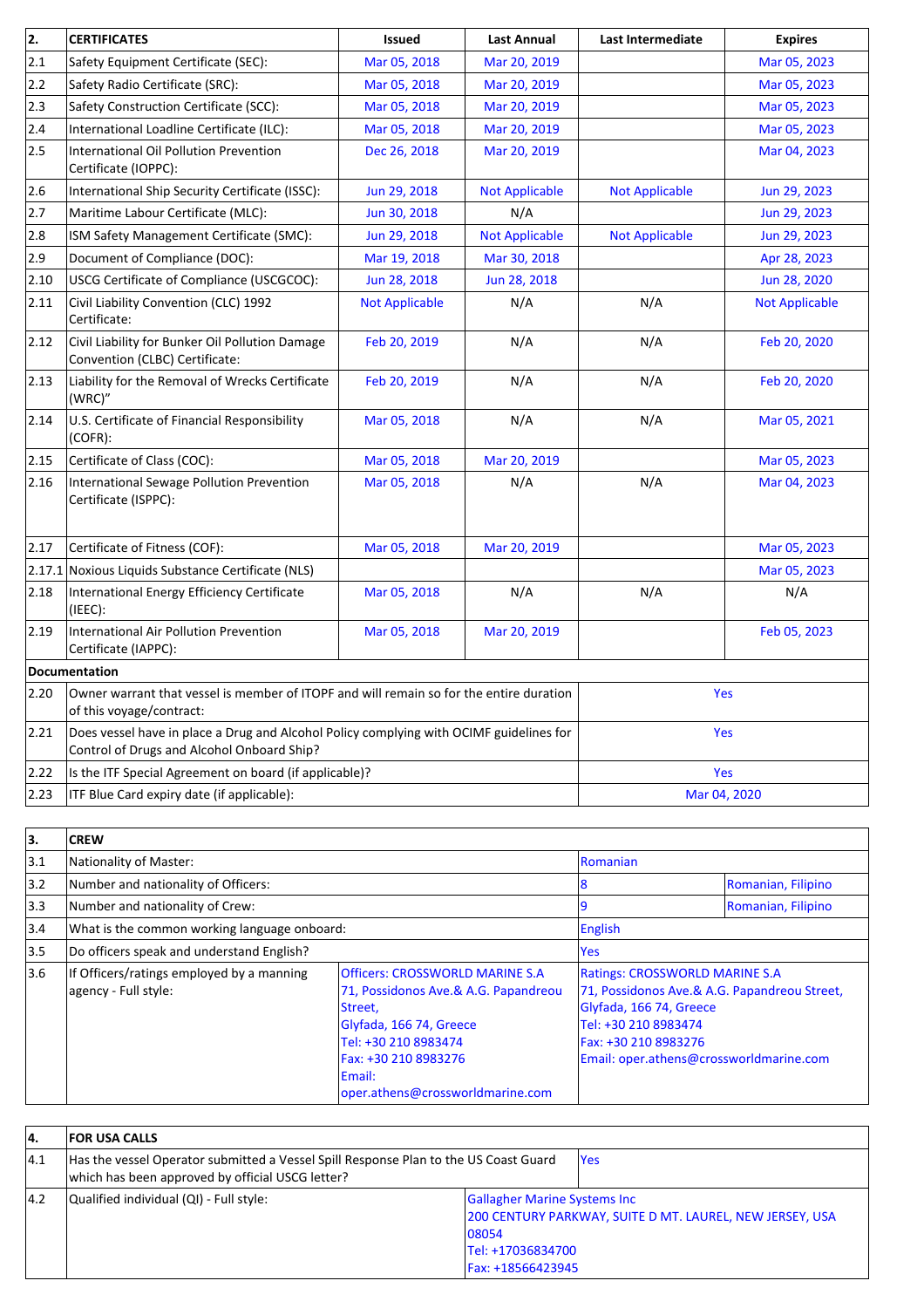|      |                                                               | Email: info@chgms.com                                                                                                                                                                      |
|------|---------------------------------------------------------------|--------------------------------------------------------------------------------------------------------------------------------------------------------------------------------------------|
| 14.3 | Oil Spill Response Organization (OSRO) - Full style:          | <b>National Response Corporation</b><br>350 SUNRISE HIGHWAY, BUILDING 200, SUITE 200, GREAT RIVER, NY<br>11739<br>Tel: +16312249141<br>Fax: +16312249082<br>Email: clientservices@nrcc.com |
| 4.4  | Salvage and Marine Firefighting Services (SMFF) - Full Style: | <b>Resolve Marine</b>                                                                                                                                                                      |

| 15.  | <b>SAFETY/HELICOPTER</b>                                                                                                                     |                                        |
|------|----------------------------------------------------------------------------------------------------------------------------------------------|----------------------------------------|
| 15.1 | Its the vessel operated under a Quality Management System? If Yes, what type of<br>system? (ISO9001 or IMO Resolution A.741(18) as amended): | <b>Yes</b><br><b>IMO Res A.741(18)</b> |
| 5.2  | Can the ship comply with the ICS Helicopter Guidelines?                                                                                      | IN0                                    |
|      | $ 5.2.1 $ If Yes, state whether winching or landing area provided:                                                                           |                                        |
|      | $ 5.2.2 $ If Yes, what is the diameter of the circle provided:                                                                               |                                        |

| 16. | <b>COATING/ANODES</b> |            |                                                          |                   |            |
|-----|-----------------------|------------|----------------------------------------------------------|-------------------|------------|
| 6.1 | Tank Coating          | Coated     | <b>Type</b>                                              | To What Extent    | Anodes     |
|     | Cargo tanks:          | N/A        |                                                          |                   | N/A        |
|     | Ballast tanks:        | <b>Yes</b> | <b>Pure Epoxy NOA</b><br>$60$ HS-N (by<br>Nippon Paints) | <b>Whole Tank</b> | <b>Yes</b> |

| ,,  | <b>BALLAST</b>    |     |                    |                     |                           |
|-----|-------------------|-----|--------------------|---------------------|---------------------------|
| 7.1 | Pumps             | No. | 'Type              | Capacity            | At What Head (sg=1.0) $ $ |
|     | Ballast Pumps:    |     | <b>Centrifugal</b> | 500 Cu. Metres/Hour |                           |
|     | Ballast Eductors: |     |                    |                     |                           |

| 8.   | <b>CARGO-LPG</b>                                                                                                                                          |                                                                                    |                          |  |  |
|------|-----------------------------------------------------------------------------------------------------------------------------------------------------------|------------------------------------------------------------------------------------|--------------------------|--|--|
| 8.1  | Does the vessel comply with GC/IGC Code requirements?                                                                                                     | <b>Yes</b>                                                                         |                          |  |  |
| 8.2  | What is the minimum/maximum permissible tank pressure?                                                                                                    | 0.00 Kp/Sq. Centimetre                                                             | 8.50 Kp/Sq. Centimetre   |  |  |
| 8.3  | What is the minimum permissible tank temperature?                                                                                                         |                                                                                    | -51.00 Degrees Celsius   |  |  |
| 8.4  | Number of cargo tanks and total cubic capacity (98%):                                                                                                     |                                                                                    | 4,146.60 Cu. Metres      |  |  |
| 8.5  | Capacity (98%) of each natural segregation with double valve (specify tanks):                                                                             | No. 1 tank 98% 3445.9 m3<br>No. 2 tank 98% 3445.3 m3                               |                          |  |  |
| 8.6  | Deck tank(s) capacity (98%):                                                                                                                              | Ammonia: 80.30 Cu. Metres<br>Butane: 80.30 Cu. Metres<br>Propane: 80.30 Cu. Metres |                          |  |  |
| 8.7  | What is vessel Ship Type? What type and of what material are the cargo tanks<br>constructed?                                                              | <b>2PG CARBON-MANGALESE STEEL</b>                                                  |                          |  |  |
| 8.8  | Maximum allowable relief valve setting:                                                                                                                   | 8.50 Bar Gauge                                                                     |                          |  |  |
| 8.9  | What is total SBT capacity and percentage of SDWT vessel can maintain?                                                                                    | 59 %<br>3,792.22 Cu. Metres                                                        |                          |  |  |
|      | <b>Reliquefaction Plant</b>                                                                                                                               |                                                                                    |                          |  |  |
| 8.10 | Number and capacity of compressors:                                                                                                                       |                                                                                    | 2 740.00 Cu. Metres/Hour |  |  |
| 8.11 | Manufacturer/type of compressors:                                                                                                                         | <b>Burckhardt / Reciprocating</b>                                                  |                          |  |  |
| 8.12 | Max % Ethane the re-liquefaction plant can handle:                                                                                                        |                                                                                    |                          |  |  |
|      | <b>Cargo Handling and Pumping Systems</b>                                                                                                                 |                                                                                    |                          |  |  |
| 8.13 | What is the maximum number of grades that can be loaded/carried/discharged<br>simultaneously with complete segregation and without risk of contamination? |                                                                                    | 2                        |  |  |
| 8.14 | Are there any cargo tank filling restrictions?<br>If yes, specify number of slack tanks, max s.g., ullage restrictions etc.:                              | No,                                                                                |                          |  |  |
| 8.15 | Max loading rate for homogenous cargo (without vapour return):                                                                                            |                                                                                    | 600 Cu. Metres/Hour      |  |  |
| 8.16 | Max loading rate for homogenous cargo per manifold (without vapour return):                                                                               | 300 Cu. Metres/Hour                                                                |                          |  |  |
|      | <b>Cargo Control Room</b>                                                                                                                                 |                                                                                    |                          |  |  |
| 8.17 | Is ship fitted with a Cargo Control Room (CCR)?                                                                                                           | Yes                                                                                |                          |  |  |
| 8.18 | Can tank innage/ullage/pressure/temperature/reliquefaction plant status be read from<br>the CCR?                                                          | Innage/Ullage: Yes<br><b>Pressure: Yes</b><br><b>Temperature: Yes</b>              |                          |  |  |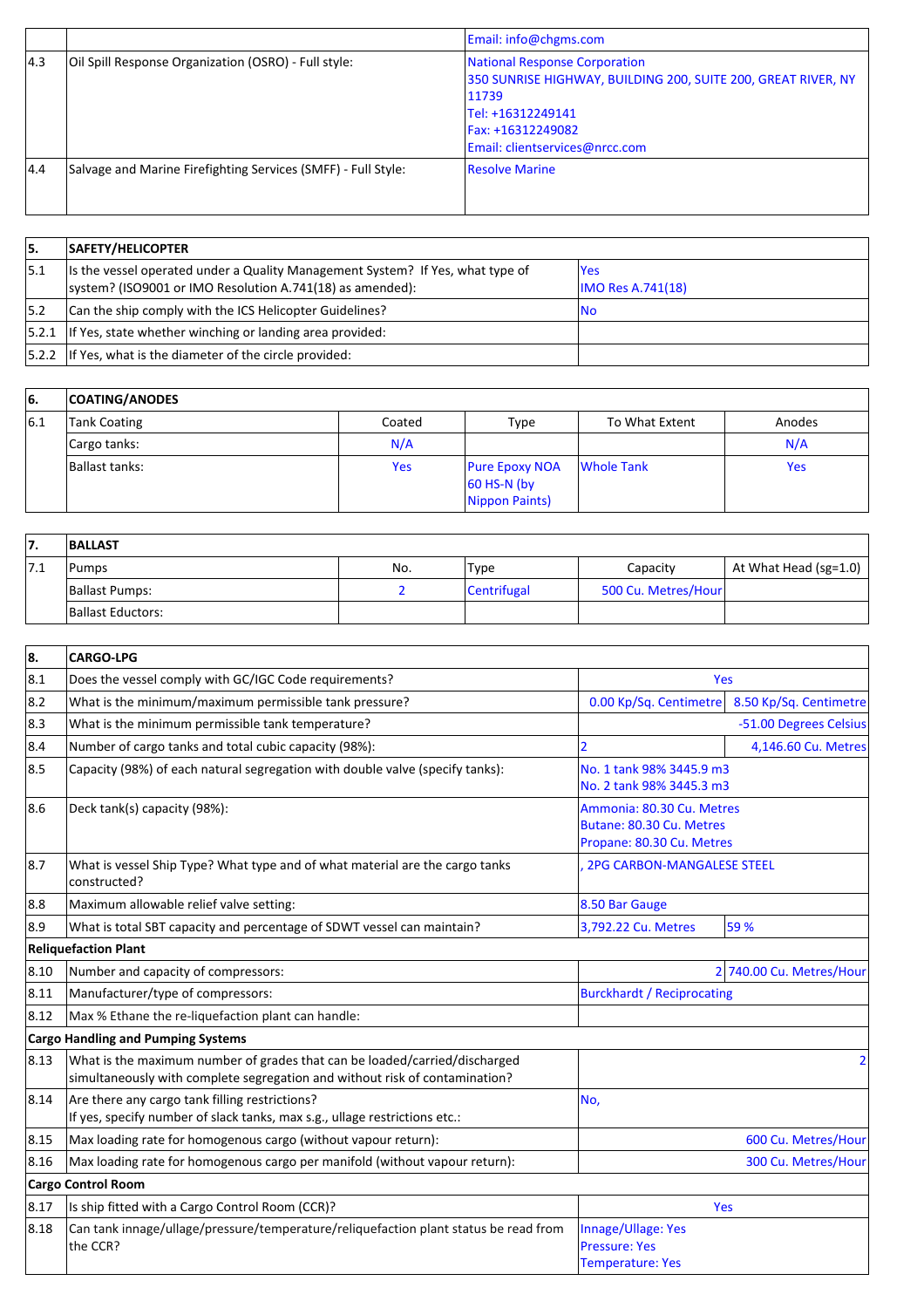|                    |                                                                         |                               |                                     | <b>Plant Status:</b>                   |                                                                                                                                                                                                                                                                                                      |                        |               |                            |
|--------------------|-------------------------------------------------------------------------|-------------------------------|-------------------------------------|----------------------------------------|------------------------------------------------------------------------------------------------------------------------------------------------------------------------------------------------------------------------------------------------------------------------------------------------------|------------------------|---------------|----------------------------|
|                    | <b>Gauging and Sampling</b>                                             |                               |                                     |                                        |                                                                                                                                                                                                                                                                                                      |                        |               |                            |
| 8.19               | Gauges:                                                                 |                               | Manufacturer                        |                                        | Type                                                                                                                                                                                                                                                                                                 |                        |               | Rated Accuracy             |
|                    |                                                                         |                               | Level gauges: MUSASINO CO.,<br>LTD. | Float                                  |                                                                                                                                                                                                                                                                                                      |                        |               |                            |
|                    |                                                                         | Temperature gauges: HYODA     | <b>INSTRUMENTS</b>                  |                                        | Drip-proof type                                                                                                                                                                                                                                                                                      |                        |               |                            |
|                    |                                                                         | Pressure gauges: NAGANO KEIKI | CO.,LTD                             |                                        | Weather proof type                                                                                                                                                                                                                                                                                   |                        | 1.60%         |                            |
| 8.20               | Sampling connection type and size:                                      |                               |                                     | <b>Screw</b>                           |                                                                                                                                                                                                                                                                                                      |                        |               | 8.00 Millimetres           |
|                    | <b>Cargo Manifolds and Reducers</b>                                     |                               |                                     |                                        |                                                                                                                                                                                                                                                                                                      |                        |               |                            |
| 8.21               | Do manifold arrangements comply with SIGTTO standards?                  |                               |                                     |                                        |                                                                                                                                                                                                                                                                                                      | Yes                    |               |                            |
| 8.22               | What type of valves are fitted at manifold:                             |                               |                                     | Globe                                  |                                                                                                                                                                                                                                                                                                      |                        |               |                            |
| 8.23               | Manifold distance from center of manifold:                              |                               |                                     |                                        | Dimension A: 1,310.00 Millimetres<br>Dimension B: 1,110.00 Millimetres<br>Dimension C: 1,800.00 Millimetres<br>Dimension D: 1,120.00 Millimetres<br>Dimension E: 4,774.00 Millimetres<br>Dimension F: 7,160.00 Millimetres<br>Dimension G: 6,814.00 Millimetres<br>Dimension H: 2,050.00 Millimetres |                        |               |                            |
| 8.24               | Distance manifold to ships side:                                        |                               |                                     |                                        |                                                                                                                                                                                                                                                                                                      |                        |               | 1,800.00 Millimetres       |
| 8.25               | Distance manifold height above uppermost continuous deck:               |                               |                                     |                                        |                                                                                                                                                                                                                                                                                                      |                        |               | 1,260.00 Millimetres       |
| 8.26               | Manifold height above light/load waterline:                             |                               |                                     |                                        | 6,056.00 Millimetres                                                                                                                                                                                                                                                                                 |                        |               | 4,774.00 Millimetres       |
| 8.27               | Distance from rail of compressor room/platform to presentation flanges: |                               |                                     |                                        |                                                                                                                                                                                                                                                                                                      |                        |               |                            |
| 8.28               | Distance from deck of compressor room/platform to center of manifold:   |                               |                                     |                                        |                                                                                                                                                                                                                                                                                                      |                        |               |                            |
| 8.29               | Reducers:                                                               | No.                           | <b>Flange Rating</b>                |                                        | Size                                                                                                                                                                                                                                                                                                 |                        |               | Length                     |
|                    | ANSI Class 300:                                                         | 8                             | 35.00 bar                           |                                        | 200.00 Millimetres                                                                                                                                                                                                                                                                                   |                        |               | 500.00 Millimetres         |
|                    | ANSI Class 300 to 150:                                                  | 9                             | 35.00 bar                           |                                        | 200.00 Millimetres                                                                                                                                                                                                                                                                                   |                        |               | 500.00 Millimetres         |
|                    | ANSI Class 150:                                                         |                               |                                     |                                        |                                                                                                                                                                                                                                                                                                      |                        |               |                            |
| 8.30               | Reducers additional comments:                                           |                               |                                     |                                        |                                                                                                                                                                                                                                                                                                      |                        |               |                            |
| 8.31               | Pipe flanges:<br>(specify flange letter, duty, rating, size and face)   |                               |                                     | <b>Pipe</b><br><b>Flange</b><br>letter | <b>Duty</b>                                                                                                                                                                                                                                                                                          | <b>Rating</b><br>(bar) | <b>Size</b>   | <b>Raised/Flat</b><br>face |
|                    |                                                                         |                               |                                     | A                                      | Liquid<br>system I                                                                                                                                                                                                                                                                                   |                        | 300.00 203.20 | R                          |
|                    |                                                                         |                               |                                     | B                                      | Vapour<br>system I                                                                                                                                                                                                                                                                                   |                        | 150.00 101.60 | R                          |
|                    |                                                                         |                               |                                     | C                                      | Vapour<br>system II                                                                                                                                                                                                                                                                                  |                        | 150.00 101.60 | R                          |
| 8.32               | Are local pressure gauges fitted outboard of the manifold valves?       |                               |                                     |                                        |                                                                                                                                                                                                                                                                                                      | Yes                    |               |                            |
|                    | IG Plant/Nitrogen                                                       |                               |                                     |                                        |                                                                                                                                                                                                                                                                                                      |                        |               |                            |
| 8.33               | Type of system:                                                         |                               |                                     |                                        |                                                                                                                                                                                                                                                                                                      |                        |               |                            |
| 8.34               | Capacity:                                                               |                               |                                     |                                        |                                                                                                                                                                                                                                                                                                      |                        |               |                            |
| 8.35               | Type of fuel used:                                                      |                               |                                     |                                        |                                                                                                                                                                                                                                                                                                      |                        |               |                            |
| 8.36               | Composition of IG:                                                      |                               |                                     |                                        |                                                                                                                                                                                                                                                                                                      |                        |               | Percent                    |
|                    |                                                                         |                               | Oxygen:                             |                                        |                                                                                                                                                                                                                                                                                                      |                        |               |                            |
|                    |                                                                         |                               | CO2:                                |                                        |                                                                                                                                                                                                                                                                                                      |                        |               |                            |
|                    |                                                                         |                               | IG-NOx:                             |                                        |                                                                                                                                                                                                                                                                                                      |                        |               |                            |
|                    |                                                                         |                               | $IG-N2$ :                           |                                        |                                                                                                                                                                                                                                                                                                      |                        |               |                            |
| 8.37               | N2 purity percentage/capacity generated by N2 generator:                |                               | 95%:                                |                                        |                                                                                                                                                                                                                                                                                                      |                        |               | Capacity                   |
|                    |                                                                         |                               | 98%:                                |                                        |                                                                                                                                                                                                                                                                                                      |                        |               |                            |
|                    |                                                                         |                               | 99.5%:                              |                                        |                                                                                                                                                                                                                                                                                                      |                        |               |                            |
| 8.38               | Lowest dew point achievable:                                            |                               |                                     |                                        |                                                                                                                                                                                                                                                                                                      |                        |               |                            |
| 8.39               | Nitrogen liquid storage capacity:                                       |                               |                                     |                                        |                                                                                                                                                                                                                                                                                                      |                        |               |                            |
| <b>Cargo Pumps</b> |                                                                         |                               |                                     |                                        |                                                                                                                                                                                                                                                                                                      |                        |               |                            |
| 8.40               | How many cargo pumps can be run simultaneously at full capacity:        |                               |                                     |                                        |                                                                                                                                                                                                                                                                                                      | $\overline{2}$         |               |                            |
| 8.41               | Pumps                                                                   | No./Tank                      | Type                                |                                        | Rate Per Pump                                                                                                                                                                                                                                                                                        |                        |               | At What Head (sg=1.0)      |
|                    |                                                                         |                               |                                     |                                        |                                                                                                                                                                                                                                                                                                      |                        |               |                            |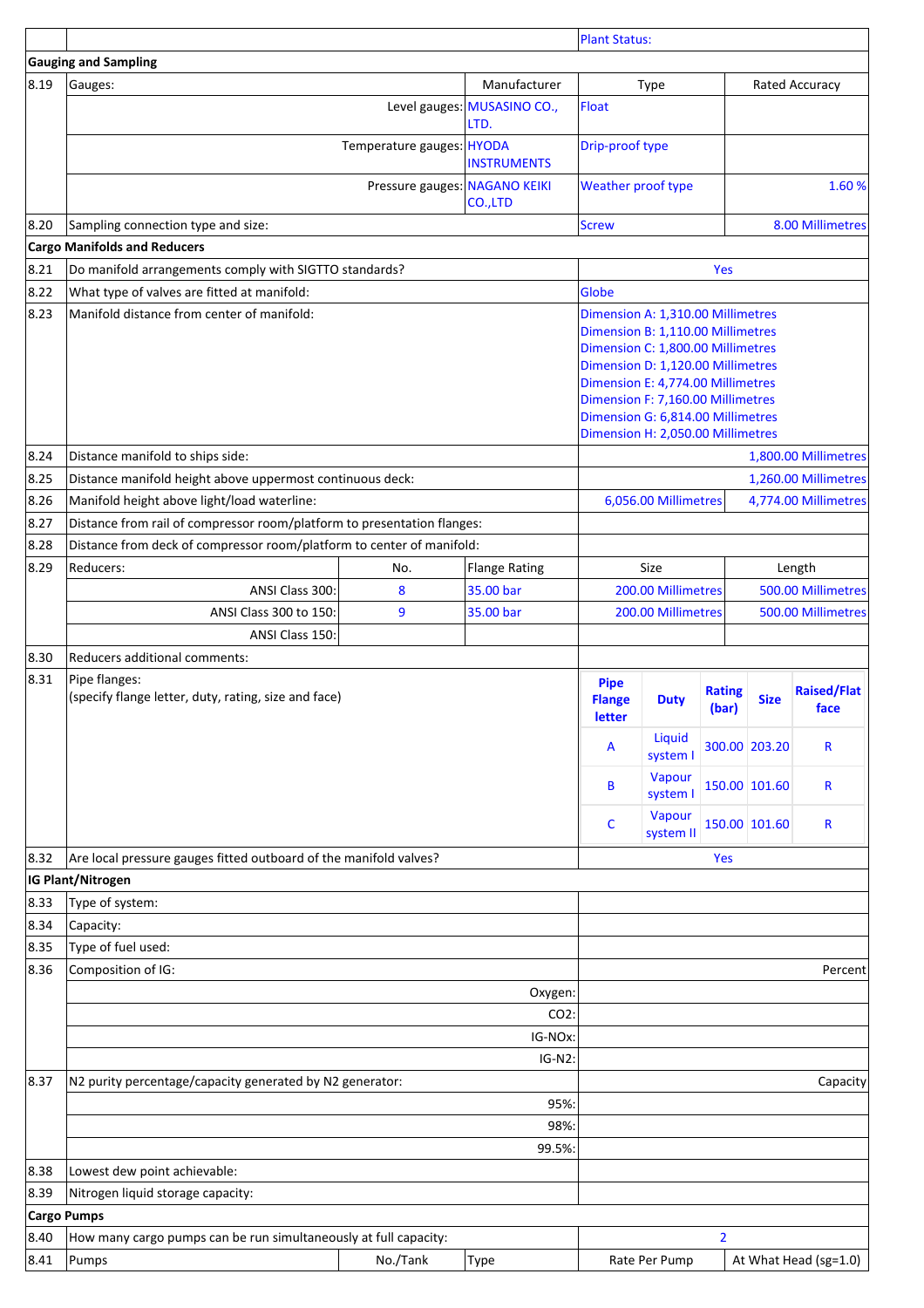|      | Cargo pumps:                 |                          | 260.00 Cu. Metres/Hour | 120.00 Metres Liquid<br>Column |
|------|------------------------------|--------------------------|------------------------|--------------------------------|
|      | Booster pumps:               |                          | 260.00 Cu. Metres/Hour | 120.00 Metres Liquid<br>Column |
|      | Cargo Re-Heater/Vaporiser    |                          |                        |                                |
| 8.42 | Cargo re-heaters/vaporizers: |                          | LPG Heater/Vaporizer   | Vaporizer                      |
|      |                              | Type: Shell              |                        | Seawater                       |
|      |                              | Heating medium: Seawater |                        |                                |

| 9.                        | <b>MOORING</b>                                                                   |                |                       |                                   |                            |                          |
|---------------------------|----------------------------------------------------------------------------------|----------------|-----------------------|-----------------------------------|----------------------------|--------------------------|
| 9.1                       | Wires (on drums)                                                                 | No.            | Diameter              | Material                          | Length                     | <b>Breaking Strength</b> |
|                           | Forecastle:                                                                      |                |                       |                                   |                            |                          |
|                           | Main deck fwd:                                                                   |                |                       |                                   |                            |                          |
|                           | Main deck aft:                                                                   |                |                       |                                   |                            |                          |
|                           | Poop deck:                                                                       |                |                       |                                   |                            |                          |
| 9.2                       | Wire tails                                                                       | No.            | Diameter              | Material                          | Length                     | <b>Breaking Strength</b> |
|                           | Forecastle:                                                                      |                |                       |                                   |                            |                          |
|                           | Main deck fwd:                                                                   |                |                       |                                   |                            |                          |
|                           | Main deck aft:                                                                   |                |                       |                                   |                            |                          |
|                           | Poop deck:                                                                       |                |                       |                                   |                            |                          |
| 9.3                       | Ropes (on drums)                                                                 | No.            | Diameter              | Material                          | Length                     | <b>Breaking Strength</b> |
|                           | Forecastle:                                                                      | $\overline{4}$ | 40.00 Millimetres PPL |                                   | <b>220.00 Metres</b>       | 32.00 Metric Tonnes      |
|                           | Main deck fwd:                                                                   |                |                       |                                   |                            |                          |
|                           | Main deck aft:                                                                   |                |                       |                                   |                            |                          |
|                           | Poop deck:                                                                       | 4              | 40.00 Millimetres PPL |                                   | <b>220.00 Metres</b>       | 32.00 Metric Tonnes      |
| 9.4                       | Other lines                                                                      | No.            | Diameter              | Material                          | Length                     | <b>Breaking Strength</b> |
|                           | Forecastle:                                                                      | 4              | 40.00 Millimetres PPL |                                   | <b>220.00 Metres</b>       | 32.00 Metric Tonnes      |
|                           | Main deck fwd:                                                                   |                |                       |                                   |                            |                          |
|                           | Main deck aft:                                                                   |                |                       |                                   |                            |                          |
|                           | Poop deck:                                                                       | $\overline{4}$ | 40.00 Millimetres PPL |                                   | <b>220.00 Metres</b>       | 32.00 Metric Tonnes      |
| 9.5                       | Winches                                                                          | No.            | No. Drums             | <b>Motive Power</b>               | <b>Brake Capacity</b>      | Type of Brake            |
|                           | Forecastle:                                                                      | $\overline{2}$ | <b>Double Drums</b>   | <b>Hydraulic</b>                  | 25.60 Metric Tonnes Manual |                          |
|                           | Main deck fwd:                                                                   |                |                       |                                   |                            |                          |
|                           | Main deck aft:                                                                   |                |                       |                                   |                            |                          |
|                           | Poop deck:                                                                       | $\overline{2}$ | <b>Double Drums</b>   | <b>Hydraulic</b>                  | 25.60 Metric Tonnes Manual |                          |
| 9.6                       | Bitts, closed chocks/fairleads                                                   |                | No. Bitts             | <b>SWL Bitts</b>                  | No. Closed Chocks          | <b>SWL Closed Chocks</b> |
|                           | Forecastle:                                                                      |                | 4                     | 45.10 Metric                      | 9                          | 45.10 Metric Tonnes      |
|                           |                                                                                  |                |                       | <b>Tonnes</b>                     |                            |                          |
|                           | Main deck fwd:                                                                   |                | 4                     | 13.70 Metric<br><b>Tonnes</b>     | 4                          | 13.70 Metric Tonnes      |
|                           | Main deck aft:                                                                   |                | 4                     | 45.10 Metric<br><b>Tonnes</b>     | 4                          | 45.10 Metric Tonnes      |
|                           | Poop deck:                                                                       |                | 4                     | 24.50 Metric<br><b>Tonnes</b>     | 7                          | 24.50 Metric Tonnes      |
|                           | Anchors/Emergency Towing System                                                  |                |                       |                                   |                            |                          |
| 9.7                       | Number of shackles on port/starboard cable:                                      |                |                       |                                   | 9/10                       |                          |
| 9.8                       | Type/SWL of Emergency Towing system forward:                                     |                |                       |                                   |                            |                          |
| 9.9                       | Type/SWL of Emergency Towing system aft:                                         |                |                       |                                   |                            |                          |
|                           | $9.10.1$ What is size of closed chock and/or fairleads of enclosed type on stern |                |                       |                                   |                            |                          |
| <b>Escort Tug</b>         |                                                                                  |                |                       |                                   |                            |                          |
|                           | 9.10.2 What is SWL of closed chock and/or fairleads of enclosed type on stern:   |                |                       |                                   |                            | 62.70 Metric Tonnes      |
| 9.11                      | What is SWL of bollard on poop deck suitable for escort tug:                     |                |                       |                                   |                            | 62.70 Metric Tonnes      |
| Lifting Equipment/Gangway |                                                                                  |                |                       |                                   |                            |                          |
| $ 9.12\rangle$            | Derrick/Crane description (Number, SWL and location):                            |                |                       | Cranes: 1 x 5.00 Tonnes<br>Center |                            |                          |
| $ 9.13\rangle$            | Accommodation ladder direction:                                                  |                |                       |                                   |                            |                          |
|                           | Does vessel have a portable gangway? If yes, state length:                       |                |                       |                                   |                            |                          |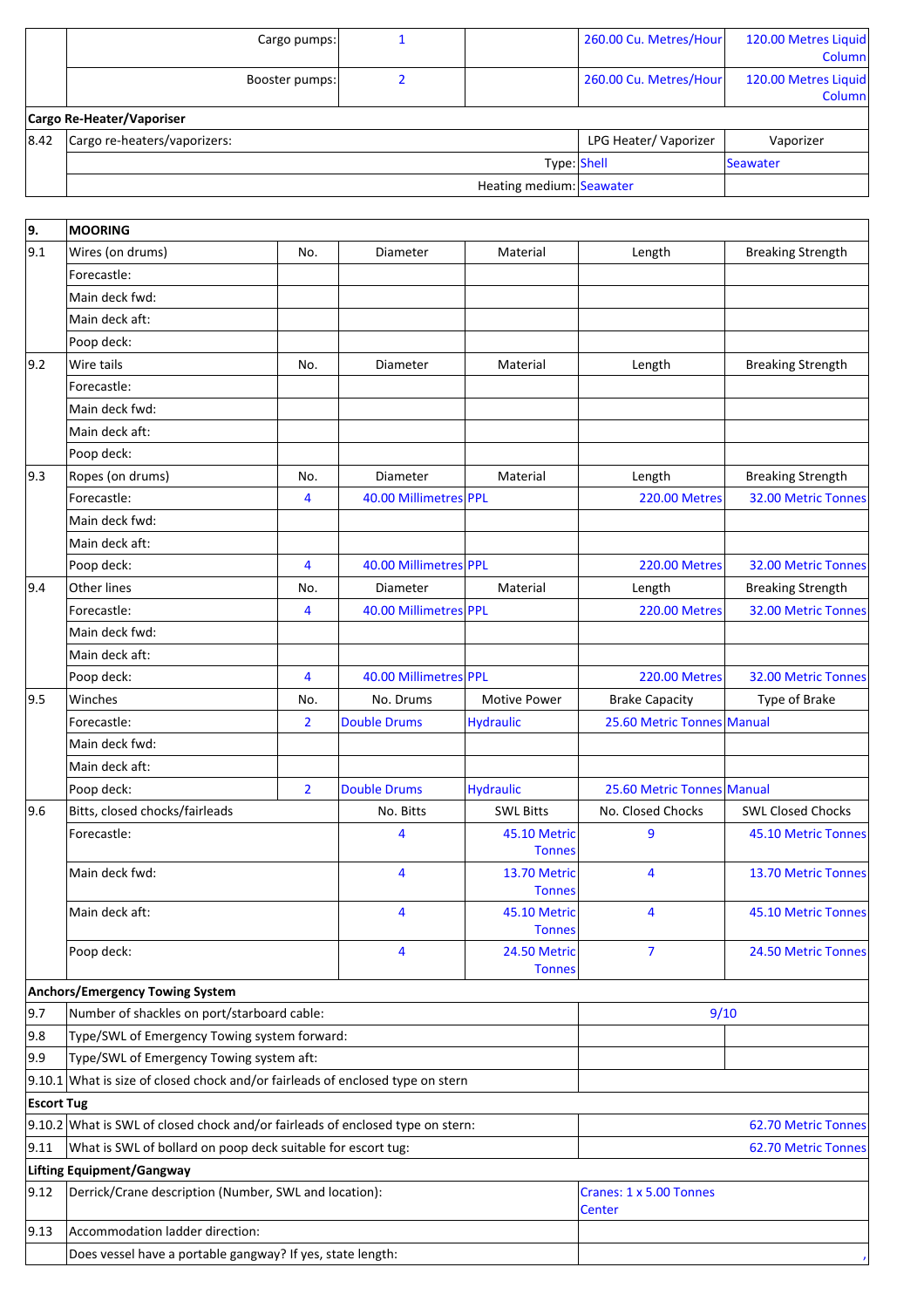| <b>Single Point Mooring (SPM) Equipment</b> |                                                                                                                                                                                                   |      |  |
|---------------------------------------------|---------------------------------------------------------------------------------------------------------------------------------------------------------------------------------------------------|------|--|
| 9.14                                        | Does the vessel meet the recommendations in the latest edition of OCIMF<br>'Recommendations for Equipment Employed in the Bow Mooring of Conventional<br>Tankers at Single Point Moorings (SPM)'? | No.  |  |
| 9.15                                        | If fitted, how many chain stoppers:                                                                                                                                                               |      |  |
| 9.16                                        | State type/SWL of chain stopper(s):                                                                                                                                                               |      |  |
| 9.17                                        | What is the maximum size chain diameter the bow stopper(s) can handle:                                                                                                                            |      |  |
| 9.18                                        | Distance between the bow fairlead and chain stopper/bracket:                                                                                                                                      |      |  |
| $ 9.19\rangle$                              | Is bow chock and/or fairlead of enclosed type of OCIMF recommended size<br>(600mm x 450mm)? If not, give details of size:                                                                         | IN/A |  |

| 10.              | <b>PROPULSION</b>                                               |                                                                          |                                   |                                                           |
|------------------|-----------------------------------------------------------------|--------------------------------------------------------------------------|-----------------------------------|-----------------------------------------------------------|
| 10.1             | Speed                                                           |                                                                          | Maximum                           | Economical                                                |
|                  | Ballast speed:                                                  | 14.10 Knots (WSNP)                                                       | 12.50 Knots (WSNP)                |                                                           |
|                  | Laden speed:                                                    | 13.50 Knots (WSNP)                                                       | 12.00 Knots (WSNP)                |                                                           |
| 10.2             | What type of fuel is used for main propulsion/generating plant: |                                                                          | HFO, MGO                          | <b>HFO.MGO</b>                                            |
| 10.3             | Type/Capacity of bunker tanks:                                  | Fuel Oil: 506 Cu. Metres<br>Diesel Oil: 91 Cu. Metres<br><b>Gas Oil:</b> |                                   |                                                           |
| 10.4             | Is vessel fitted with fixed or controllable pitch propeller(s): | <b>Fixed</b>                                                             |                                   |                                                           |
| 10.5             | Engines                                                         | No                                                                       | Capacity                          | Make/Type                                                 |
|                  | Main engine:                                                    | 1                                                                        |                                   | 2,640 Kilowatt Makita / MAN B&W<br>6L35MC6.1              |
|                  | Aux engine:                                                     | $\overline{3}$                                                           |                                   | 680 Kilowatt Taiyo Electric Co., Ltd.<br><b>FE 547B-8</b> |
|                  | Power packs:                                                    |                                                                          |                                   |                                                           |
|                  | Boilers:                                                        | $\mathbf{1}$                                                             | 0.60 Metric<br><b>Tonnes/Hour</b> |                                                           |
|                  | <b>Bow/Stern Thruster</b>                                       |                                                                          |                                   |                                                           |
| 10.6             | What is brake horse power of bow thruster (if fitted):          | Yes, 415.72 bhp                                                          |                                   |                                                           |
| 10.7             | What is brake horse power of stern thruster (if fitted):        | No,                                                                      |                                   |                                                           |
| <b>Emissions</b> |                                                                 |                                                                          |                                   |                                                           |
| 10.8             | Main engine IMO NO <sub>x</sub> emission standard:              | <b>Tier II</b>                                                           |                                   |                                                           |
| 10.9             | Energy Efficiency Design Index (EEDI) rating number:            | 13.9 g CO2/ton-mile                                                      |                                   |                                                           |

| 11   | <b>SHIP TO SHIP TRANSFER</b>                                                                                                                          |                  |
|------|-------------------------------------------------------------------------------------------------------------------------------------------------------|------------------|
| 11.1 | Does vessel comply with recommendations contained in OCIMF/ICS Ship To Ship Transfer<br>Guide (Petroleum, Chemicals or Liquified Gas, as applicable)? | Yes              |
| 11.2 | What is maximum outreach of cranes/derricks outboard of the ship's side:                                                                              | 5.10 Metres      |
| 11.3 | Date/place of last STS operation:                                                                                                                     | $N/A$ , New ship |

| 12.  | <b>RECENT OPERATIONAL HISTORY</b>                                                                                                                                                                                                                       |                                                                                                                                |
|------|---------------------------------------------------------------------------------------------------------------------------------------------------------------------------------------------------------------------------------------------------------|--------------------------------------------------------------------------------------------------------------------------------|
| 12.1 | Last three cargoes/charterers/voyages (Last/2nd Last/3rd Last):                                                                                                                                                                                         | 1) Butane / Repsol / Cartagena - Mohammedia<br>2) Butane / Repsol / Algeciras - Nador<br>3) Butane / Repsol / La Coruna-Bilbao |
| 12.2 | Has vessel been involved in a pollution, grounding, serious casualty, unscheduled repair<br>or collision incident during the past 12 months? If yes, provide details:                                                                                   | Pollution: No,<br>Grounding: No,<br>Casualty: No,<br>Repair: No,<br><b>Collision: No,</b>                                      |
| 12.3 | Date and place of last Port State Control inspection:                                                                                                                                                                                                   | Aug 30, 2018 / Brindisi, Italy                                                                                                 |
| 12.4 | Any outstanding deficiencies as reported by any Port State Control? If yes, provide<br>details:                                                                                                                                                         | lNo<br>n/a                                                                                                                     |
| 12.5 | Recent Oil company inspections/screenings (To the best of owners knowledge and<br>without guarantee of acceptance for future business)*:<br>* "Approvals" are not given by Oil Majors and ships are accepted for the voyage on a<br>case by case basis. | <b>Contact Owners for details</b>                                                                                              |
| 12.6 | Date/Place of last SIRE inspection:                                                                                                                                                                                                                     | Nov 26, 2018 / Grangemouth, UK                                                                                                 |
|      | 12.6.1 Date/Place of last CDI inspection:                                                                                                                                                                                                               | Oct 04, 2018 / Daesan, S.Korea                                                                                                 |
| 12.7 | Additional information relating to features of the ship or operational characteristics:                                                                                                                                                                 | N/A                                                                                                                            |